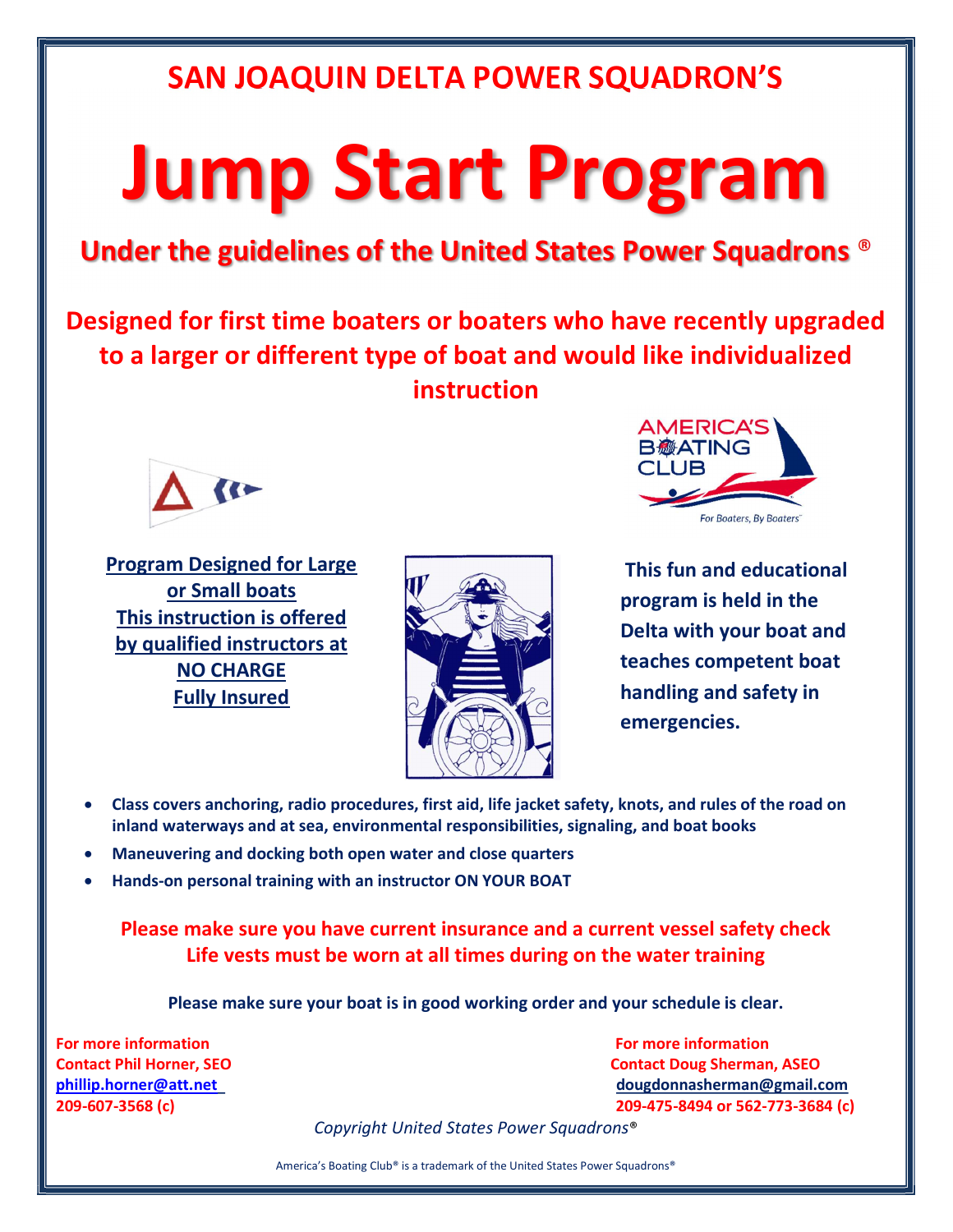## SAN JOAQUIN DELTA POWER SQUADRON'S

# Jump Start Program

#### Under the guidelines of the United States Power Squadrons ® **Testimonials**

I wanted to express my gratitude for being a part of the Jump Start Program under the guidelines of the United States Power Squadrons. This program has helped me as a new boater, not only economically, but it has given me the knowledge to become a safe boater. The program has given me confidence in knowing the rules of the road on the waterways, maneuvering and docking, first aid, and knots to mention a few. I received personal training that teaches competent handling in the event of an emergency. I recommend the Jump Start Program to any new boater.

Thank you, Nate Callaway, Stockton, Ca, Vessel - Silverton 41' Twin Engine

I am very grateful for the energy and hard work that is provided by the SJDPS and their fantastic Jump Start Program they offer to all boaters in our area. They are really just a phone call away from giving you help on learning about your boat and teaching you the art of boat safety. I have owned a boat for more than 40 years. Yet, all of my boats had been less than 27 feet and were all single screw drives. I now have a larger boat with twin screws and I was not comfortable with the skill set I have to maneuver this boat in tight areas. The individual training that was provided to me in a private lesson was absolutely amazing. The amount of knowledge that was provided in just a few hours on the water with my boat was amazing. I still have much to learn, however I have a great starting point now with my new stepping stones to becoming a more knowledgeable boater of my new TC34. I highly recommend this program to anyone new to boating or have a new boat that is different from any boat you had in the past or just need to brush up on his or her skills as a responsible boater. Thank you, Billy J Cox, Folsom, CA.

Recently my wife Mary and I had the privilege of participating in training with the San Joaquin Delta Power Squadron. Our Instructor was extremely knowledgeable and professional. Although we had prior sailing experience, this was our first power boat and in a geographical area we were totally unfamiliar with.

Our instructor treated it as an on-board classroom with practical hands on training using our own boat. We covered everything from basic seamanship to rules of the road, radio procedures, docking, boat handling, environmental regulations and safety equipment. In between, there were numerous opportunities to raise questions and get on the spot answers